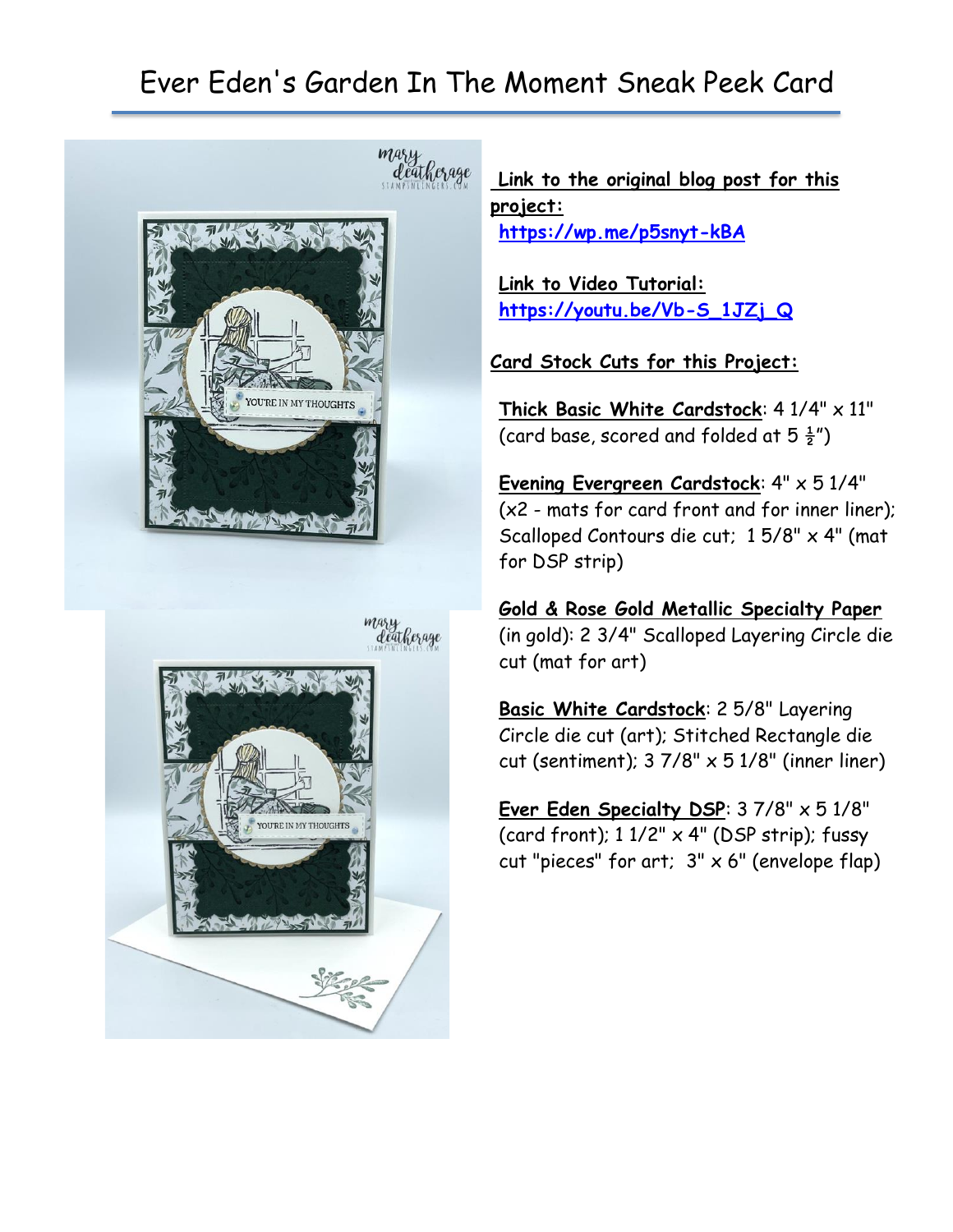## **Instructions for this Project**:

- 1. Use Liquid Glue to adhere the 3 7/8" x 5 1/8" piece of *Ever Eden Specialty DSP* on one of the 4" x 5 1/4" pieces of Evening Evergreen.
- 2. Use the next-to-largest rectangle Scalloped Contours Die to cut an Evening Evergreen panel.
- 3. Use a leaf stamp from *Eden's Garden* to stamp all over the die cut panel with Evening Evergreen ink.
- 4. Use Liquid Glue to adhere the panel to the card front.
- 5. Use Liquid Glue to adhere the 1 1/2" x 4" piece of a second design from *Ever Eden Specialty DSP.*
- 6. Use Liquid Glue to adhere the DSP strip on the 1 5/8" x 4" piece of Evening Evergreen.
- 7. Use Liquid Glue to adhere the strip to the card front.
- 8. On a piece of Basic White, stamp the *In The Moment* image in Tuxedo Black Memento Ink.
- 9. Use a 2 5/8" straight-edge die from the Circles Layering Die set to cut out the image.
- 10. Stamp the same *In The Moment* image again on three different designs of the *Eden's Garden Specialty DSP*.
- 11. Use Paper Snips to fussy cut the pants from one design, the shirt from another, and one of the pillows from the third.
- 12. Use a Basic Black Stampin' Write Marker to outline each fussy cut piece to make the image outlines stand out a little more and to "tidy" up any bad fussy that might have happened.
- 13. Use Liquid Glue to adhere the pieces in place over their corresponding "part" on the stamped image.
- 14. Use the Light Daffodil Delight Stampin' Blend to color her hair.
- 15. Use the Soft Succulent Blends combo to color the second pillow.
- 16. Cut a 2 3/4" scalloped-edge Layering Circles die from the gold paper in the Gold & Rose Gold Metallic Specialty Paper.
- 17. Use Liquid Glue to adhere the art circle to the gold mat.
- 18. Use Liquid Glue to adhere the matted circle to the card front.
- 19. On a piece of Basic White, stamp the *In The Moment* sentiment in Evening Evergreen.
- 20. Cut out the sentiment with the smallest, skinny die in the *Stitched Rectangle Dies*.
- 21. Use Stampin' Dimensionals to adhere the sentiment onto the card front.
- 22.Add a few Soft Succulent gems from the 2021-2023 In Color Jewels to the sentiment.
- 23.On the 3 7/8" x 5 1/8" piece of Basic White, stamp the *Eden's Garden* sentiment in Evening Evergreen.
- 24.Ink the same *Eden's Garden* leaf image used on the card front in Soft Succulent. Stamp it once on scrap paper, then stamp it over the top of the *Eden's Garden* leaf without re-inking first.
- 25.Add another 2021-2023 In Color Jewel next to the sentiment.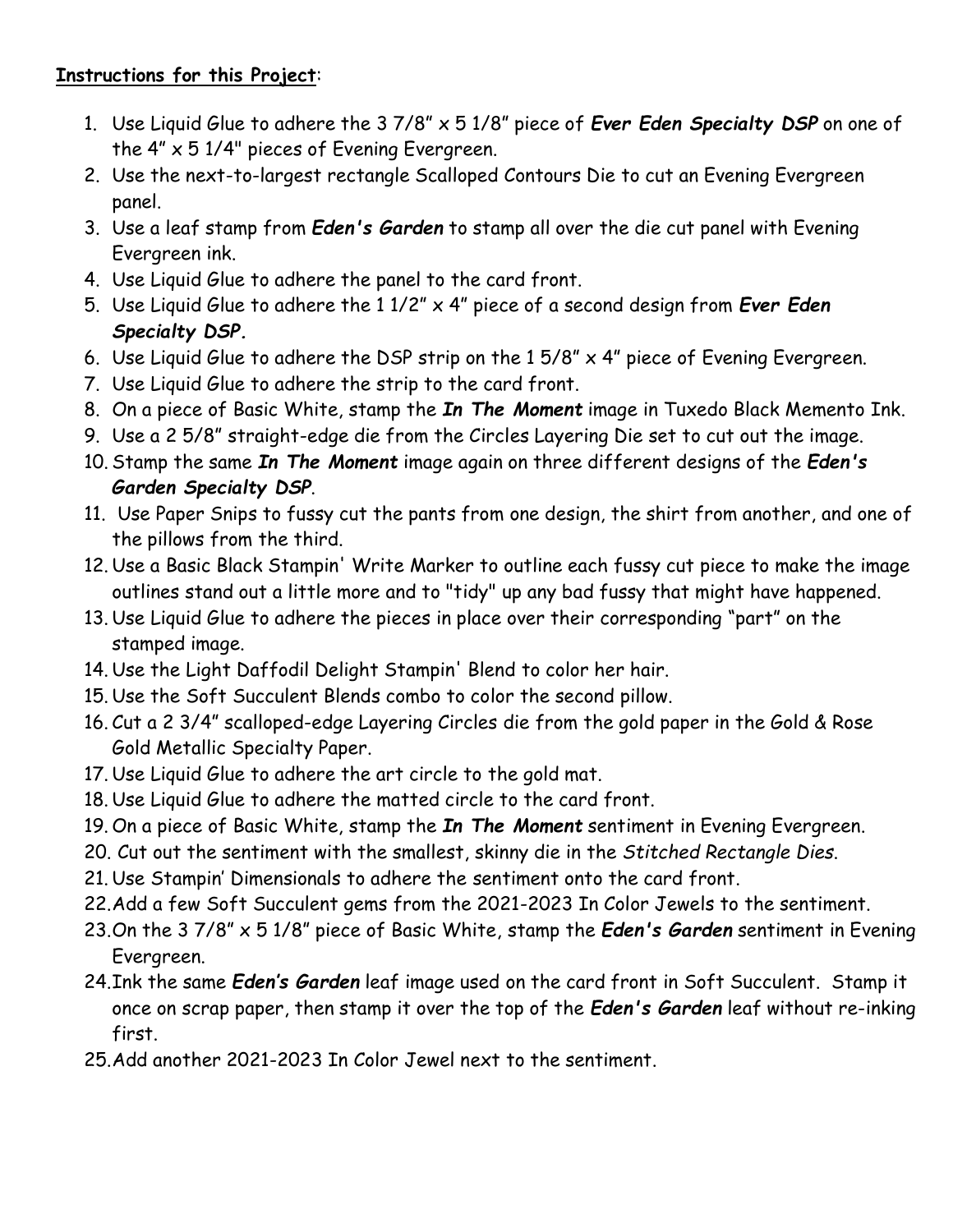

- 26.Use Liquid Glue to adhere the panel to the second 4" x 5 1/4" piece of Evening Evergreen. 27.Use Liquid Glue to adhere the panel inside the Thick Basic White card base
- 28.Use Stampin' Dimensionals to adhere the card front to the front of the card base.
- 29.ALTERNATIVE: color the coffee mug with Polished Pink Stampin' Blends. Use Polished Pink gems (instead of Soft Succulent) and a Polished Pink card base (instead of Thick Basic White).



30.Stamp the *Eden's Garden* leaf in full-strength Soft Succulent on the front of a Basic White Medium Envelope.